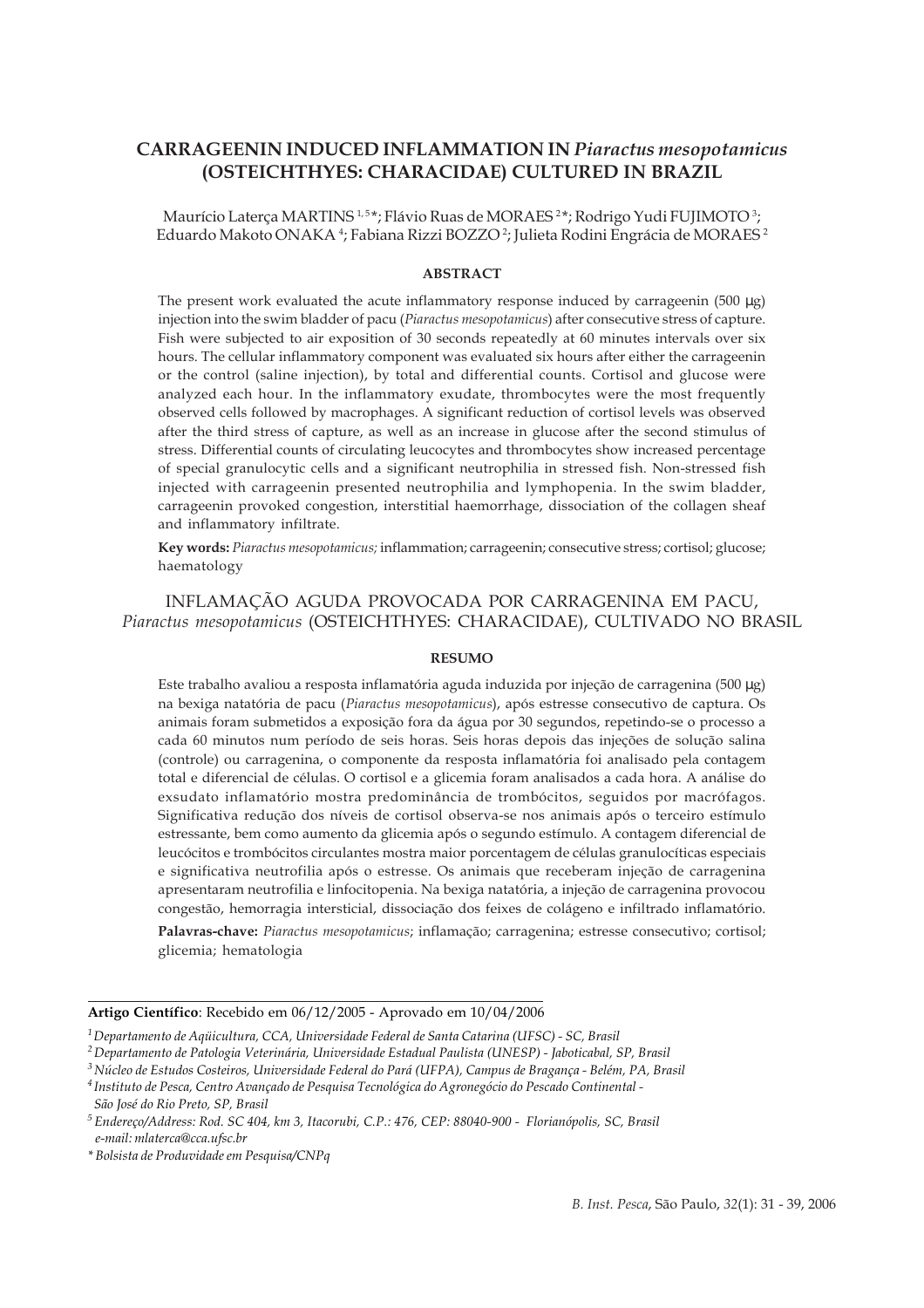# **INTRODUCTION**

The first observations on inflammation in fish were made by METCHINIKOFF (1905), who studied phagocytosis by injection of guinea pig erythrocytes into the visceral cavity of *Carassius auratus*. Prior to this, MESNILL (1895) recorded *Bacillus anthracis* phagocytosed by mononuclear leucocytes of fish, and very much later, WEINREB (1958) described histological changes induced by intraperitoneal injection of turpentine. In fish, turpentine injection (REZNIKOFF and REZNIKOFF, 1934); inoculation of mycobacteria (JAKOWSKA and NIGRELLI, 1953); *Aeromonas hydrophila* (POST, 1963); flavobacterium (KLUGE, 1965); complete Freund's adjuvant, *Staphylococcus aureus* and squalene (FINN and NIELSEN, 1971a, b; JENKINS and KLESIUS, 1998); carrageenin (TIMUR *et al*., 1977); lipopolysaccharide (LPS) of *Salmonella typhimurium* (PAULSEN *et al*., 2001); myxozoan parasites (KOVÁCS-GAYER, 1983) have all been studied. The swim bladder has been used for inflammation studies with carrageenin (MATUSHIMA and MARIANO, 1996; MARTINS *et al*., 2004) and for studies on the non-specific immune response (ENDO *et al*., 1995; CHEN *et al*., 1998).

Aquaculture may cause stress to fish due to methods of capture and transport, as well as high stocking density, reduction of dissolved oxygen, pH and temperature changes and high content of ammonia or pollutants (SMART, 1981). The result is hyperactivity of interrenal tissue with an increase in cortisol and catecholamine levels (CECH *et al*., 1996). The inhibition of the inflammatory and immune response (ELLSAESSER and CLEM, 1986; MAULE *et al*., 1989) is a consequence of an increase in corticosteroid levels, favouring the development of infectious diseases (FEVOLDEN *et al*., 1992) and parasitic diseases (YOKOYAMA *et al*., 1996) that are influenced by the fish species and intensity and duration of stress.

Carrageenin is a sulphated polysaccharide derived from Irish moss and used in studies on inflammation. When injected in the posterior foot pad of the rat it induces acute inflammation and an increase in the corticosteroid level after two hours (MORAES and GARCIA LEME, 1982). In addition, in Nile tilapia (*Oreochromis niloticus*) carrageenin induces nonspecific acute inflammation with the presence of thrombocyte and macrophage (MATUSHIMA and MARIANO, 1996). The same fact was observed by MARTINS *et al*. (2004), using LPS, also in Nile tilapia.

In this paper, the cellular exudate of the swim bladder, glucose and cortisol levels and the differential leucocyte and thrombocyte counts in the blood of an important freshwater fish, *Piaractus mesopotamicus* Holmberg, 1887, following administration of 500 mg carrageenin or saline solution in association with consecutive stress of capture were examined.

### **MATERIAL AND METHODS**

#### *Maintenance of fishes*

A total of 72 fish with 369.2±153.1 g body weight and 22.0±2.9 cm length were randomly distributed in 12 flow-through aquaria of 250 L, receiving 1 L/min of water. During the experiment, the values of some physical and chemical water characteristics were maintained as follows: temperature, 27.8±0.8 °C; pH, 7.3±0.8; electrical conductivity, 186.0±1.2 µS/cm; dissolved oxygen, 3.7±0.4 mg/L; and alkalinity, 92.2±0.8 mg/liter. The animals remained in the aquaria during a period of one week for acclimatization and fed *ad libitum* a commercial diet.

# *Induction and evaluation of the inflammatory process*

After anesthetizing with a solution of 1 g benzocaine to 10 L of water, fish of six aquaria (n=36) received into the swim bladder an injection of 500 mg carrageenin (marine colloids) dissolved in 0.5 mL sterile saline solution 0.65%, in the anterior-medial region (1.0 cm to the right direction of operculum), at the same point of lateral line. The fish of the other six aquaria (n=36) were injected in the same location with the same volume of sterile saline solution (control group). This procedure was adopted for fish submitted ( $n=18$ ) or not ( $n=18$ ) to the consecutive stress of capture. Six hours after the injection, fishes of all groups were killed by deepening of the anesthetized state and their swim bladder was washed with 0.5 mL PBS containing 0.001 ml EDTA 5%. With the aid of a Pasteur pipette, the content was carefully collected into centrifuge tubes maintained in ice and diluted to 1:4 in order to determine the total number of leucocytes (number/mL) in Neubauer chamber. Afterwards, the content was centrifuged at 150 G for 10 minutes, and the supernatant discarded. A drop of serum obtained from the same fish species was added to the precipitate, and smears of the exudate cells were made for the differential counts of macrophages, lymphocytes, granulocytes and thrombocytes. After drying, the smears were fixed with methyl alcohol (three minutes) and stained with Giemsa (two drops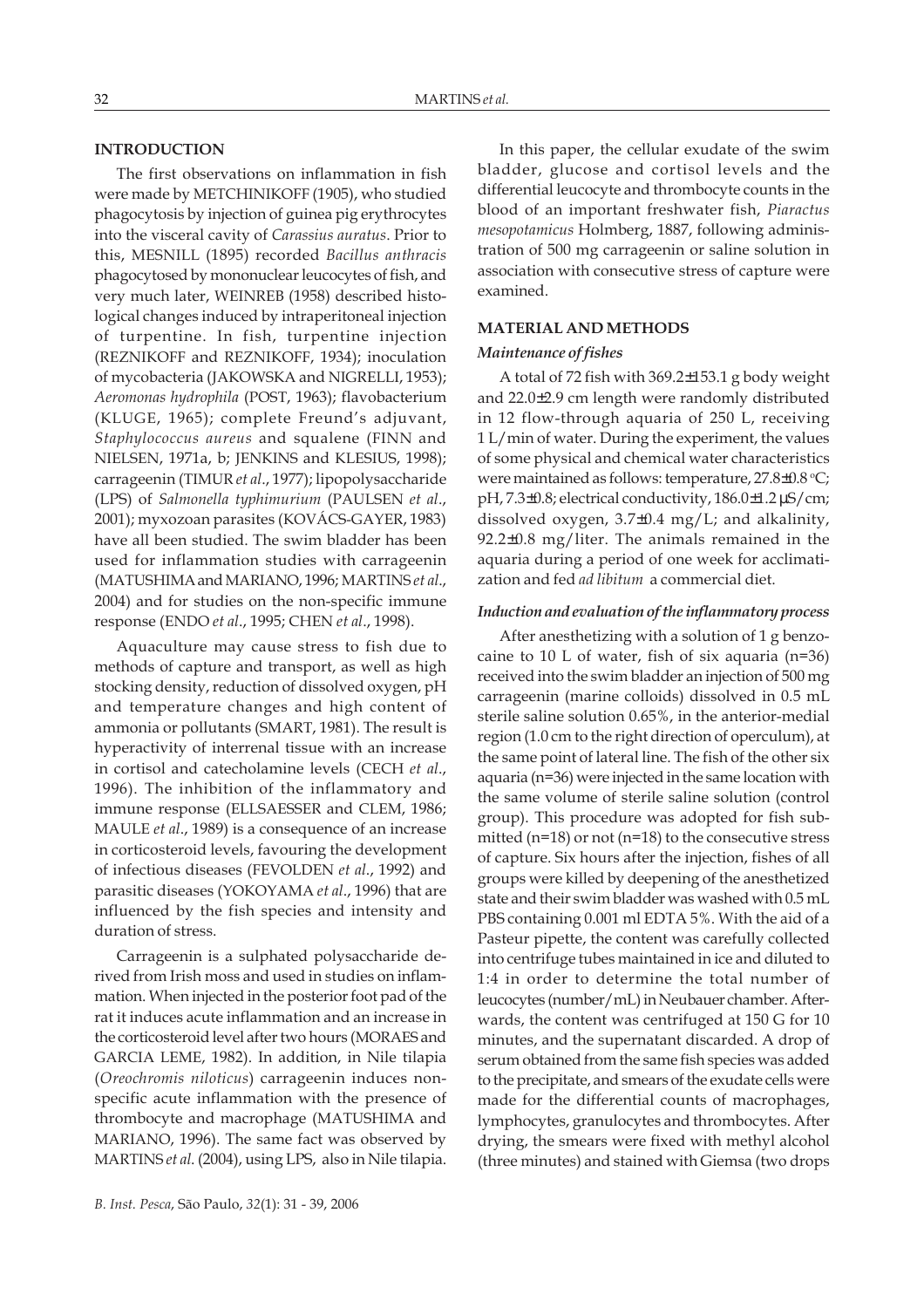of Giemsa for one mililiter of boiled distilled water) for 15 minutes.

#### *Induction of repeated stress of capture*

Fish were subjected to air exposition in net during 30 seconds, applied repeatedly at 60 minutes intervals over 6 hours, as detailed by MARTINS *et al*. (2000). Blood samples were collected as follows: time 0 - basal blood sample and first stress; time 1 - injection with carrageenin or saline solution and sample after 5 min; time 2 - stress and sample after 5 min; time 3 - stress and sample after 5 min; time 4 - stress and sample after 5 min; time 5 - blood sample 90 min after the time 4. With this procedure three stresses of capture were made.

# *Circulating levels of blood cortisol and glucose and the differential blood cell count of leucocytes and thrombocytes*

Blood samples were withdrawn (2.0 ml) from the caudal vein into a syringe containing a drop of 10% EDTA solution, to determine the circulating levels of cortisol by radioimmunoassay (Coat-a-Count DPC) and glucose (KING and GARNER, 1947). For the differential count of leucocytes and thrombocytes, airdried blood smears were prepared using the ROSENFELD (1947) method, in which 100 cells were counted. In order to observe the evolution of cortisol and glucose levels five fishes were killed at the given times: 'zero` to 'five`, as anteriorly explained.

### *Histopathological evaluation of the swim bladder*

After collection of exudates from the swim bladder, sections 6 mm thick, stained with haematoxilin-eosin or Masson's trichrome, were

examined and fixed in 10% buffered formalin, dehydrated and embedded in paraffiny wax.

#### *Statistical analyses*

The animals were randomly distributed between the two groups (stressed and non-stressed) and the two treatments (injection of carrageenin and saline solution). The averages were compared by the Tukey test, at 5% probability (STEEL and TORREY, 1980) and the percentage from the differential count of the blood and exudate cells were transformed in arc sin  $(\sqrt{P+0.5})$ .

# **RESULTS**

# *Cellular composition of the swim bladder exudate*

The results demonstrate significant  $(P < 0.05)$ accumulation of total leucocytes six hours after injection of carrageenin in the swim bladder of *Piaractus mesopotamicus*. The induction of stress did not affect the total leucocyte counts in the saline solution injected fish, but in those stressed and injected with carrageenin there was a significant increase (P < 0.05) in total leucocytes, when compared with the non-stressed fish (Table 1). The mean percentage values of granulocytes, lymphocytes and macrophages recovered from the exudate did not differ (P < 0.05) between treatments. In saline solution injected and non-stressed fish, the predominant cells in the exudate were thrombocytes and macrophages. When the fishes were submitted to stress, there was a significant increase ( $P < 0.05$ ) in thrombocytes in those injected with saline solution. Nevertheless, in carrageenin injected fish no difference was observed in the percentage of macrophages (Table 1).

**Table 1**. Mean values and statistics of the differential counts of mononuclear and polymorphonuclear cells (%) and the total leucocyte count (number/µL) in the exudate in the swim bladder of *Piaractus mesopotamicus*, six hours after injection with saline solution (control) or carrageenin. Capital letters: for comparison between treatments, and lower case letters: for comparison between groups. C.V.: variant coefficient; \*P < 0.05; \*\*P < 0.01

| Parameter        | <b>Treatment</b> | <b>Stressed</b><br>Group | Non-stressed<br>group | F test for<br>group | F test for<br>treatment | C.V.  |
|------------------|------------------|--------------------------|-----------------------|---------------------|-------------------------|-------|
| Granulocytes     | Control          | 1.00aA                   | 2.44aA                | 0.30                | 0.79                    | 66.80 |
|                  | Carrageenin      | 3.90 aA                  | $2.33$ aA             |                     |                         |       |
| Lymphocytes      | Control          | $0.44$ aA                | 1.00aA                | 3.24                | $2.85**$                | 58.08 |
|                  | Carrageenin      | $7.10\text{ aA}$         | 1.90 aA               |                     |                         |       |
| Macrophages      | Control          | 5.44aA                   | 2.80 <sub>bA</sub>    | 0.00                | $8.22**$                | 48.47 |
|                  | Carrageenin      | 9.50 aA                  | 31.09aA               |                     |                         |       |
| Thrombocytes     | Control          | 38.33 bA                 | 8.56 <sub>bB</sub>    | $7.32**$            | $60.75**$               | 32.91 |
|                  | Carrageenin      | 79.50 aA                 | 63.86 aA              |                     |                         |       |
| Total leucocytes | Control          | 281.80 bA                | 424.00 bA             | 14.23               | 23.29**                 | 17.59 |
|                  | Carrageenin      | 7,745.80 aA              | $3,767.50$ aB         |                     |                         |       |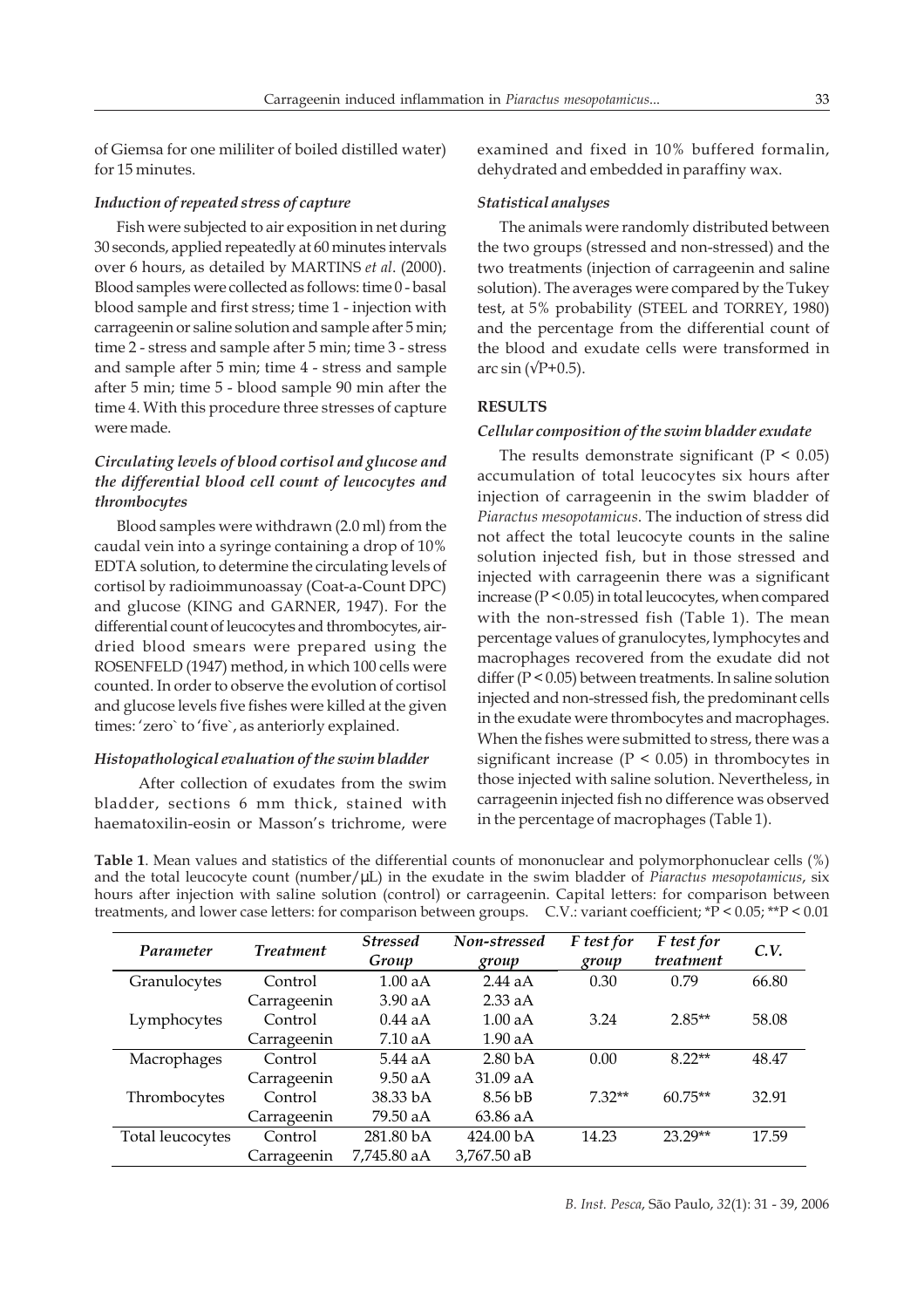# *Histopathological analysis of the swim bladder*

The injection of carrageenin provoked congestion associated with a discrete and focal interstitial haemorrhage, a dissociation of the collagen sheaf indicating oedema, and the presence of a cellular inflammatory infiltrate. In the latter, thrombocytes were the predominant cells followed by macrophages and desquamated cells. The deposition of fibrin and the displacement of the mucosa with the associated dissociation of the collagenous sheaf were observed. In saline solution injected fish the alterations were similar but less severe.

# *Circulating levels of cortisol and glucose and differential count of leucocyte and thrombocyte*

There was no significant difference between saline solution and carrageenin injected fish submitted to consecutive stress of air exposition. Nevertheless, a decrease in the cortisol levels (P < 0.05) was observed at times four and five in relation to the basal values (Figure 1). In both groups, a graded increase in the blood glucose concentration was recorded two hours later in the saline solution group and three hours later in the carrageenin one, when compared with the non-stressed fish.

The differential counts of circulating leucocytes and thrombocytes showed increased number of special granulocytic cells and significant neutrophilia in stressed fish. In non-stressed fish, carrageenin injection provoked neutrophilia. On the other hand, lymphopenia ( $P < 0.05$ ) occurred in carrageenin injected and non-stressed fish. The monocyte percentage did not change in this situation (Table 2).

**Table 2.** Mean values and statistics of the differential counts of leucocytes and thrombocytes (%) in the blood of *Piaractus mesopotamicus* injected with saline solution (control) or carrageenin. Capital letters: for comparison between the times, and lower case letters: for comparison in vertical line. S.G.C.: special granulocytic cell; C.V.: variant coefficient;  $* P < 0.05$ ;  $* P < 0.01$ 

| Parameter    | <b>Treatment</b> | <b>Stressed</b><br>group | Non-stressed<br>group | F test for<br>group | F test for<br>treatment | C.V.  |
|--------------|------------------|--------------------------|-----------------------|---------------------|-------------------------|-------|
| S.G.C.       | Control          | $8.50$ aA                | $3.10$ aB             | $42.58**$           | $3.34**$                | 39.79 |
|              | Carrageenin      | $5.80$ aA                | $2.20$ aB             |                     |                         |       |
| Neutrophils  | Control          | 32.50 aA                 | 7.90aB                | 194.85**            | $13.24**$               | 21.69 |
|              | Carrageenin      | 23.30 <sub>bA</sub>      | $12.90$ bB            |                     |                         |       |
| Lymphocytes  | Control          | 4.40aA                   | 8.20aA                | 0.04                | $3.33**$                | 35.07 |
|              | Carrageenin      | $4.50$ aA                | 4.20 <sub>bA</sub>    |                     |                         |       |
| Monocytes    | Control          | 11.10aA                  | 10.80aA               | $3.54**$            | 0.31                    | 33.65 |
|              | Carrageenin      | $10.80$ aA               | 8.60aA                |                     |                         |       |
| Thrombocytes | Control          | $45.20 \text{ a}B$       | 68.90 aA              | 120.19**            | $8.49**$                | 11.44 |
|              | Carrageenin      | 56.00 bB                 | 71.90 aA              |                     |                         |       |
| Eosinophils  | Control          | 0.00 aA                  | 0.00aB                | $3.914*$            | $3.12*$                 | 6.09  |
|              | Carrageenin      | 0.00 aA                  | 0.00aB                |                     |                         |       |

**Figure 1.** Mean values of glucose (mg/100 mL) and cortisol (µg/dL) in Piaractus mesopotamicus after injection with 0.5 mL saline solution (Sal) and 500 µg carrageenin (Car) at different sample times. \* Indicates significant difference between the sample times within each parameter  $(P < 0.05)$ .

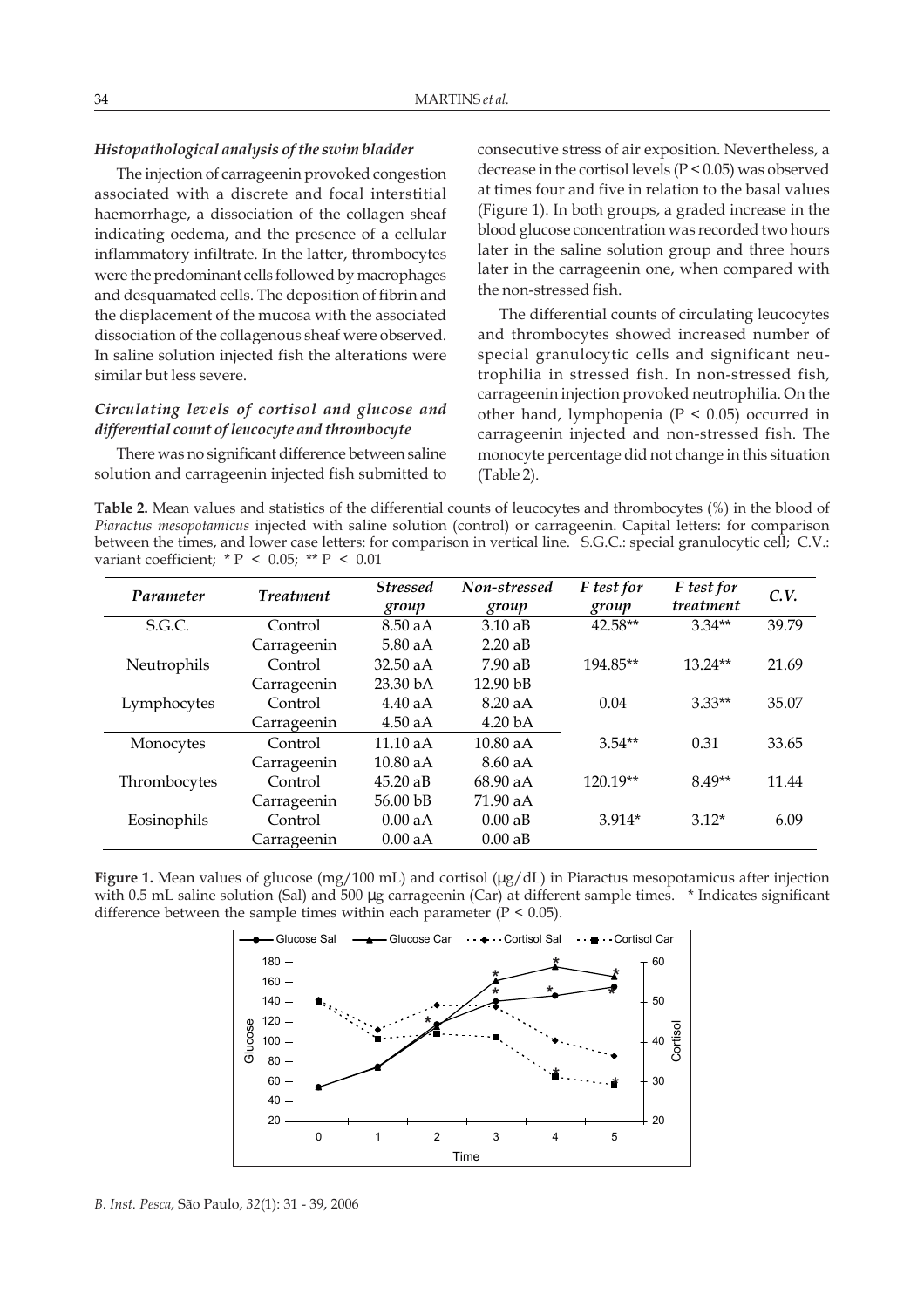# **DISCUSSION**

The data demonstrate that the injection of 500 mg carrageenin provoked an inflammatory response that was made up of 79.50% thrombocytes, 31.09% macrophages and lower numbers of granulocytes and lymphocytes. These results are similar to those observed in *Oreochromis niloticus*, three hours after carrageenin injection in the same cavity in which it was provoked accumulation of 63% thrombocytes and 17% macrophages in the exudate (MATUSHIMA and MARIANO, 1996). Thrombocytes are found and well described in birds, reptiles, amphibians and fishes. Although they do not belong to the leucocyte group, the presence of thrombocytes in the inflammatory reaction and the phagocytic activity are discussed. The defensive function of thrombocytes has been reported for several animals (GRECCHI *et al*., 1980; KAJIGAYA *et al*., 1985; SUZUKI 1986; DIAS and SINHORINI, 1991; MATUSHIMA and MARIANO, 1996). Because of these characteristics, many authors have incorrectly included thrombocytes in the differential count of leucocytes (CHONDAR, 1982; MURRAY, 1984; LEA-MASTER *et al*., 1990; HOUSTON *et al*., 1996). In order to correct that error, unpublished results were obtained at the laboratory at which the present work was developed, using the designation "blood cells of organic defense", when the objective is the organism defense. The present data indicate thrombocytes as the principal component in the acute inflammatory reaction induced by carrageenin in *P. mesopotamicus*, in spite of their origin and participation, at least in part, in the organic defense mechanisms.

According to the literature, the composition of the inflammatory exudate depends on the substance, site of lesion and fish species. Then, *Salmo gairdneri* injected with turpentine revealed accumulation of neutrophils six hours after injection (WEINREB, 1958); the same was observed in tilapia four days after paraffin injection (SUZUKI, 1986); intramuscular injection of 2% silica in *Carassius auratus* provoked migration of lymphocytes and macrophages (Janssen and Waaler, 1967, *apud* FINN, 1970); the presence of lymphocytes and granulocytes in rainbow trout inoculated with *Yersinia ruckeri* was observed by GRIFFIN (1983); migration of neutrophils and macrophages in *Pleuronectes platessa* two days after the intraperitoneal injection of oyster glycogen or *Vibrio algynoliticus* was registered (MACARTHUR *et al*., 1984); presence of macrophages three days after

the intraperitoneal administration of squalene, incomplete Freund adjuvant, goat serum, tioglicolate or saline solution was observed in *Ictalurus punctatus* (JENKINS and KLESIUS, 1998). Within 24 hours, the carrageenin granuloma into the myotomal muscle of *P. platessa* showed inflammatory response containing neutrophils, macrophages and lymphocytes (TIMUR *et al*., 1977). NARNAWARE and BAKER (1996) have observed 78% reduction in lymphocyte/thrombocyte number in circulating blood of trout injected with saline solution. In this work such observations were confirmed in tropical fish injected with carrageenin and corroborated the findings of MARTINS *et al*. (2004). Increased number of neutrophils in the exudates confirms the observations of MARTINS *et al*. (2004) in stressed tilapia.

Contrarily to the expected, the total count of cells recovered from the exudate was significantly higher in the stressed fish than in the non-stressed ones. In fact, this increase was probably due to thrombocytes presence. However, this phenomenon can be explained by the reduction in cortisol levels of stressed fish. According to MARTINS *et al*. (2000), six hours after handling stress in *P. mesopotamicus*, reduction of the cortisol was observed. MCCORMICK *et al*. (1998) also registered a decrease in cortisol three hours after stress in the Atlantic salmon, in oposition to the observed by FEVOLDEN *et al*. (1992) and MCDONALD and MILLIGAN (1997). Increased cortisol levels in *P. mesopotamicus* (KRIEGER-AZZOLINI *et al*., 1989) and in *Rhamdia quelen* (BARCELLOS *et al*., 2004) occurred one hour after stress of capture. Contrarily to the results obtained in the present work, MARTINS *et al*. (2004) did not observe alteration of the cortisol levels in tilapia injected with carrageenin. Following this thought, the interval of time utilized in this work was able to detect the presence of cortisol. In this assay, the cortisol level was evaluated before and five minutes after each stress and each hour. Thus, the increase and the subsequent decrease of cortisol levels are little probable and are reinforced by the increase in the number of cells in the inflammatory focus. In fact, it is possible that the fish sensitivity to stress has diminished like a block of hypothalamic-hypophisisinterrenal axis (MCCORMICK *et al*., 1998).

In rats, factors produced in the inflammatory focus in a carrageenin-induced reaction and the release of corticosteroids from the hypothalamus-pituitaryadrenal axis inhibit the inflammatory response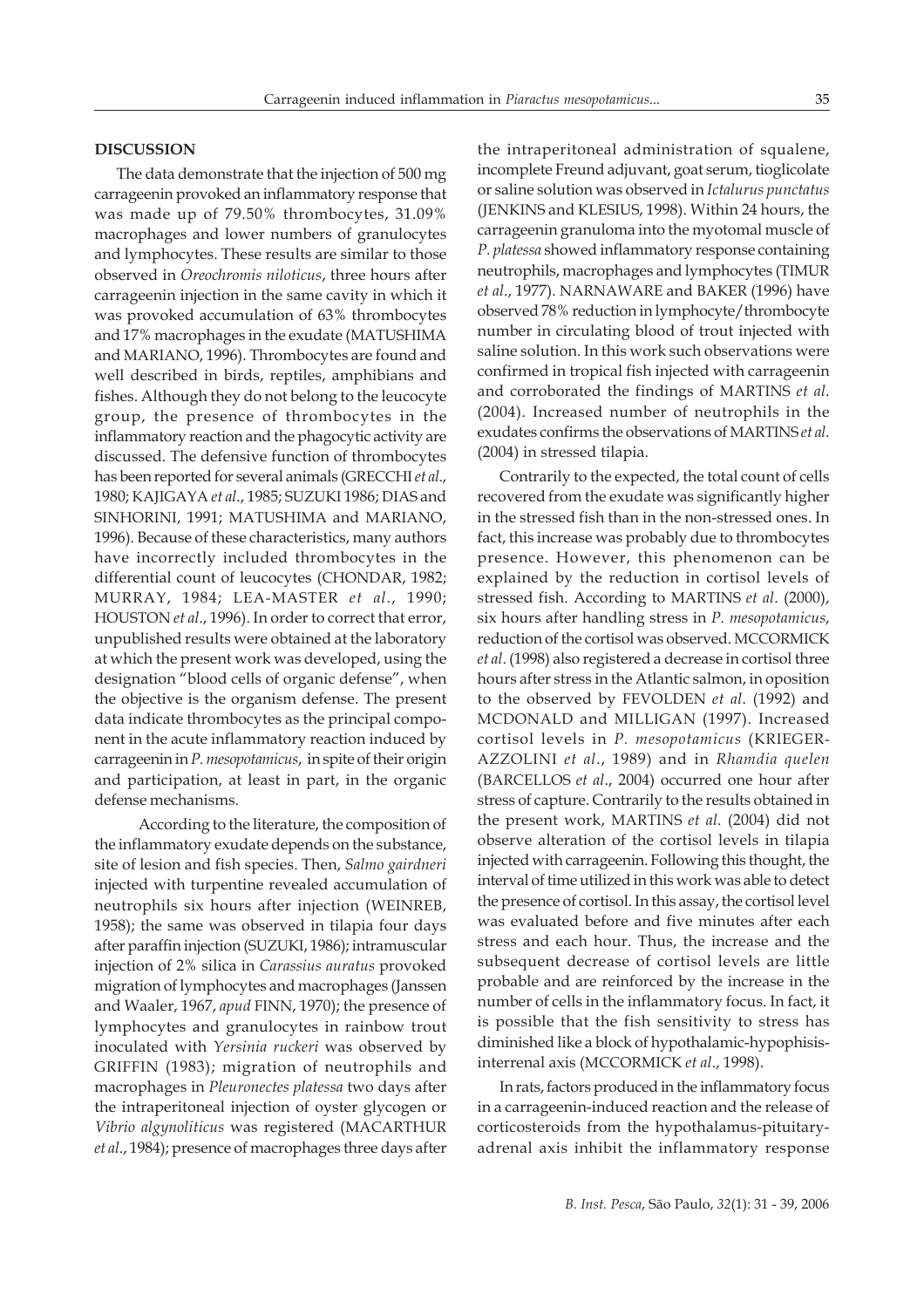(GARCIA LEME and SHAPOVAL, 1975; MORAES and GARCIA LEME, 1982). In this situation, a single application of carrageenin could induce elevation of corticosterone concentration, when compared to control animals (MORAES and GARCIA LEME, 1982). Rats with hypothalamic lesion, hypophisectomized, with lack of medular layer of adrenal or adrenalectomized, showed improvement of oedematous and leucocytic response to carrageenin (MORAES *et al*., 1987). In mammals, corticosteroids reduce the adesion of leucocytes to vascular endothelium, diapedesis and chemotaxis, limiting the migration of white cells to the lesioned site (FARSKY *et al*., 1995). On this point of view, it is possible the occurrence of the same inflammatory behavior in fish because of the presence of inflammatory cells in response to decreased cortisol levels, as related by MARTINS *et al*. (2000).

In this work, the consecutive stress of capture associated with carrageenin or saline solution injection was not sufficient to provoke an elevation of plasma cortisol concentration. Although the cause of cortisol failure was not found, the increased inflammatory response and the hormone values showed coherence, by the fact that cortisol is an antiinflammatory substance.

In tropical fish, glucose may increase depending on the stress to which they are submitted, as related by KRIEGER-AZZOLINI *et al*. (1989), BARCELLOS *et al*. (2001) and TAVARES-DIAS *et al*. (2001). This work shows an increase in the glucose levels from time 2 through time 5. This means that these levels were kept high during the whole period. These findings are according to those of MARTINS *et al*. (2004) in stressed fish. By the way, there was no difference between saline solution and carrageenin injected fish. In this case, the injection of substances did not alter glucose levels that have been confirmed by MARTINS *et al*. (2004). Contrarily to that found with cortisol, glucose increased not only in saline solution but also in carrageenin injected fish after stress.

MATUSHIMA and MARIANO (1996), utilizing the same model for studies on inflammation, obtained similar results, observing congestion, oedema and an inflammatory infiltrate with a predominance of cells similar to thrombocytes. On the other hand, when TIMUR *et al*. (1977) studied chronic inflammatory response of carrageenin in plaice, necrosis of muscle fibers was evident after three days, with the presence of macrophages and lymphocytes. The results of the present study show thrombocytes as the most observed cells followed by macrophages and mucosa displacement with dissociation of collagen sheaf.

# **ACKNOWLEDGEMENTS**

We thank Fundação de Amparo à Pesquisa do Estado de São Paulo (FAPESP) and Conselho Nacional de Desenvolvimento Científico e Tecnológico (CNPq) for financial support and Gastão Reis, for sugestions in the manuscript translation.

# **REFERENCES**

- BARCELLOS, L.J.G.; WOEHL, V.M.; WASSERMANN, G.F.; QUEVEDO, R.M.; ITTZÉS, I.; KRIEGER, M.H. 2001 Plasma levels of cortisol and glucose in response to capture and tank transference in *Rhamdia quelen* (Quoy and Gaimard), a South American catfish. *Aquac. Res.*, Oxford, *32*: 121- 123.
- BARCELLOS, L.J.G.; KREUTZ, L.C.; SOUZA, C.; RODRIGUES, L.B.; FIOREZE, I.; QUEVEDO, R.M.; CERICATO, L.; SOSO, A.B.; FAGUNDES, M. CONRAD, L.; LACERDA, L.A.; TERRA, S. 2004 Hematological changes in jundiá (*Rhamdia quelen* Quoy and Gaimard, Pimelodidae) after acute and chronic stress caused by usual aquacultural management, with emphasis on immunosuppressive effects. *Aquaculture*, Amsterdam, *237*: 229-236.
- CECH JR., J.J.; BARTHOLOW, S.D.; YOUNG, P.S.; HOPKINS, T.E. 1996 Striped bass exercise and handling stress in freshwater: physiological responses to recovery environment. *Trans. Am. Fish. Soc.*, Bethesda, *125*: 308-320.
- CHEN, S.C.; YOSHIDA, T.; ADAMS, A.; THOMPSON, K.D.; RICHARDS, R.H. 1998 Non-specific immune response of Nile tilapia, *Oreochromis nilotica*, to the extracellular products of *Mycobacterium* spp and to various adjuvants. *J. Fish Dis.*, Stirling, *21*: 39-46.
- CHONDAR, S.L. 1982 The haematology of *Gudusia chapra* (Pisces: Clupeidae). *J. Inland Fish. Soc. India*, *14*: 1-10.
- DIAS, J.L.C. and SINHORINI, I.L. 1991 Qualitative evaluation of the inflammatory response modulated by temperature in tadpoles of *Rana catesbeiana. Ci. e Cult.*, São Paulo, *43*: 304-306.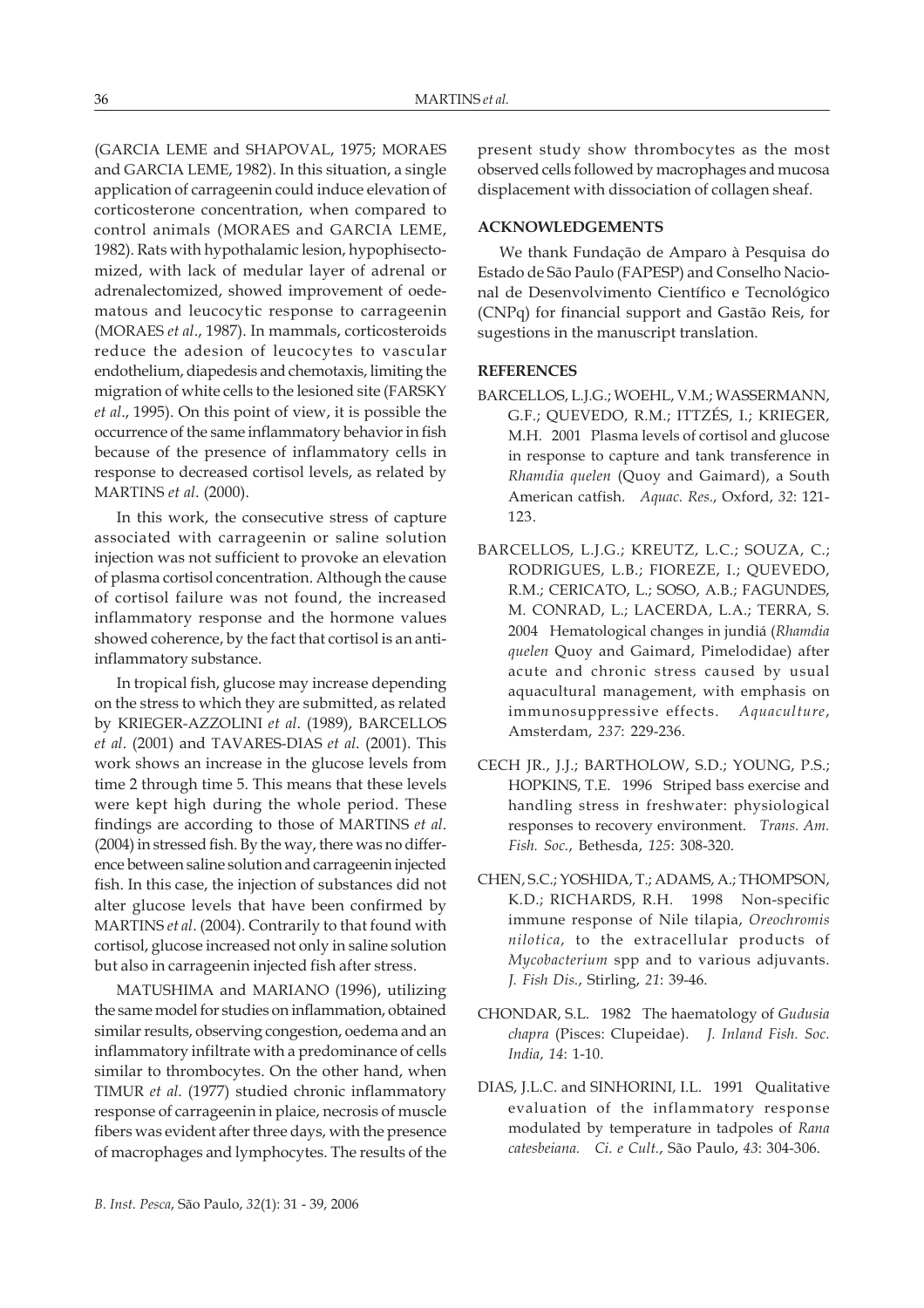- ELLSAESSER, C.F. and CLEM, L.W. 1986 Haematological and immunological changes in channel catfish stressed by handling and transport. *J. Fish Biol.*, London, *28*: 511-521.
- ENDO, M.; YOSHIDA, T.; SAKAI, M.; IIDA, T. 1995 Swim bladder as a site for administration of chemical agents: application to fish immunology. *Fish and Shellfish Immunol.*, Aberdeen, *5*: 85-88.
- FARSKY, S.P.; SANNOMIYA, P.; GARCIA LEME, J. 1995 Secreted glucocorticoids regulate leukocyte-endothelial interactions in inflammation. A direct vital microscopic study. *J. Leuk. Biol.,* New York, *57*: 379-386.
- FEVOLDEN, S.E.; REFSTIE T.; ROED, K.H. 1992 Disease resistance in rainbow trout (*Oncorhynchus mykiss*) selected for stress response. *Aquaculture*, Amsterdam, *104*: 19-29.
- FINN, J.P. 1970 The protective mechanisms in diseases of fish. *Vet. Bull.*, Farnham Royal, *40*: 873-886.
- FINN, J.P. and NIELSEN, N.O. 1971a The effect of temperature variation on the inflammatory response of rainbow trout. *J. Pathol.*, Sussex, *105*: 257-268.
- FINN, J.P. and NIELSEN, N.O. 1971b The inflammatory response of rainbow trout*. J. Fish Biol.*, London, *3*: 463-478.
- GARCIA LEME, J. 1989 *Hormones and Inflammation*. Boca Raton: CRC Press. 238p.
- GARCIA LEME, J. and SHAPOVAL, E.E.S. 1975 Stimulation of the hypothalamic-pituitaryadrenal axis by compounds formed in inflamed tissue*. Braz. J. Pharm. Sci.*, São Paulo, *53*: 75-83.
- GRECCHI, R.; SALIBA, A.M.; MARIANO, M. 1980 Morphological changes, surface receptors and phagocytic potencial of fowl mononuclear phagocytes and trombocytes *in vivo* and *in vitro*. *J. Pathol.*, Sussex, *130*: 23-31.
- GRIFFIN, B.R. 1983 Opsonic effect of rainbow trout (*Salmo gairdneri*) antibody on phagocytosis of *Yersinia ruckeri* by trout leukocytes. *Dev. Comp. Immunol.*, New York, *7*: 253-259.
- HOUSTON, A.H.; DOBRIC, N.; KAHURANANGA, R. 1996 The nature of hematological response in fish. *Fish Physiol. Biochem.,* Amsterdam, *15*: 339-347.
- JAKOWSKA, S. and NIGRELLI, R.F. 1953 Localized response to experimental inflammation caused by pathogenic bacteria. *Anat. Rec.*, New York, *117*: 526.
- JENKINS, J.A. and KLESIUS, P.H. 1998 Elicitation of macrophages from the peritoneal cavity of channel catfish. *J. Aquat. Anim. Health*, Bethesda, *10*: 69-74.
- KAJIGAYA, H.; KAMEKURA, M.; TANAHARA, N.; OTHA, A.; SUZUKI, H.; SUGIYAMA, M.; ISODA, M. 1985 Acute and chronic inflammation induced by silk sutures in chicken mesentery. *Bull. Nippon Vet. Zoot. Coll.*, Japan, *34*: 35-38.
- KING, E.J. and GARNER, R.J. 1947 Colorimetric determination of glucose. *J. Clin. Pathol.*, London, *1*: 30-33.
- KLUGE, J.P. 1965 A granulomatous disease of fish produced by flavobacteria. *Pathology and Veterinary*, Washington, *2*: 545-552.
- KOVÁCS-GAYER, É. 1983 Histopathological studies on protozoon swimbladder inflammation of commom carp fry. *Parazitologia Hungarica*, Budapest, *16*: 39-46.
- KRIEGER-AZZOLINI, M.H.; DELATTRE, E.; CARLSFELD, J.; CECCARELLI, P.S.; MENEZES, F.V. 1989 A time-course study of phisiological indicators of handling stress in the tropical fish *Piaractus mesopotamicus* (Pacu). *Braz. J. Med. Biol. Res.*, Ribeirão Preto, *22*: 1019- 1022.
- LEA MASTER, B.R.; BROCK, J.A.; FUJIOKA, R.S.; NAKAMURAS, R.M. 1990 Hematologic and blood chemistry values for *Sarotherodon melanotheron* and a red hybrid tilapia in freshwater and seawater. *Comp. Biochem. Physiol.*, Oxford, *97A*: 525-529.
- MACARTHUR, J.I.; FLETCHER, T.C.; PIRIE, B.J.S.; DAVIDSON, R.J.L.; THOMSON, A.W. 1984 Peritoneal inflammatory cells in plaice,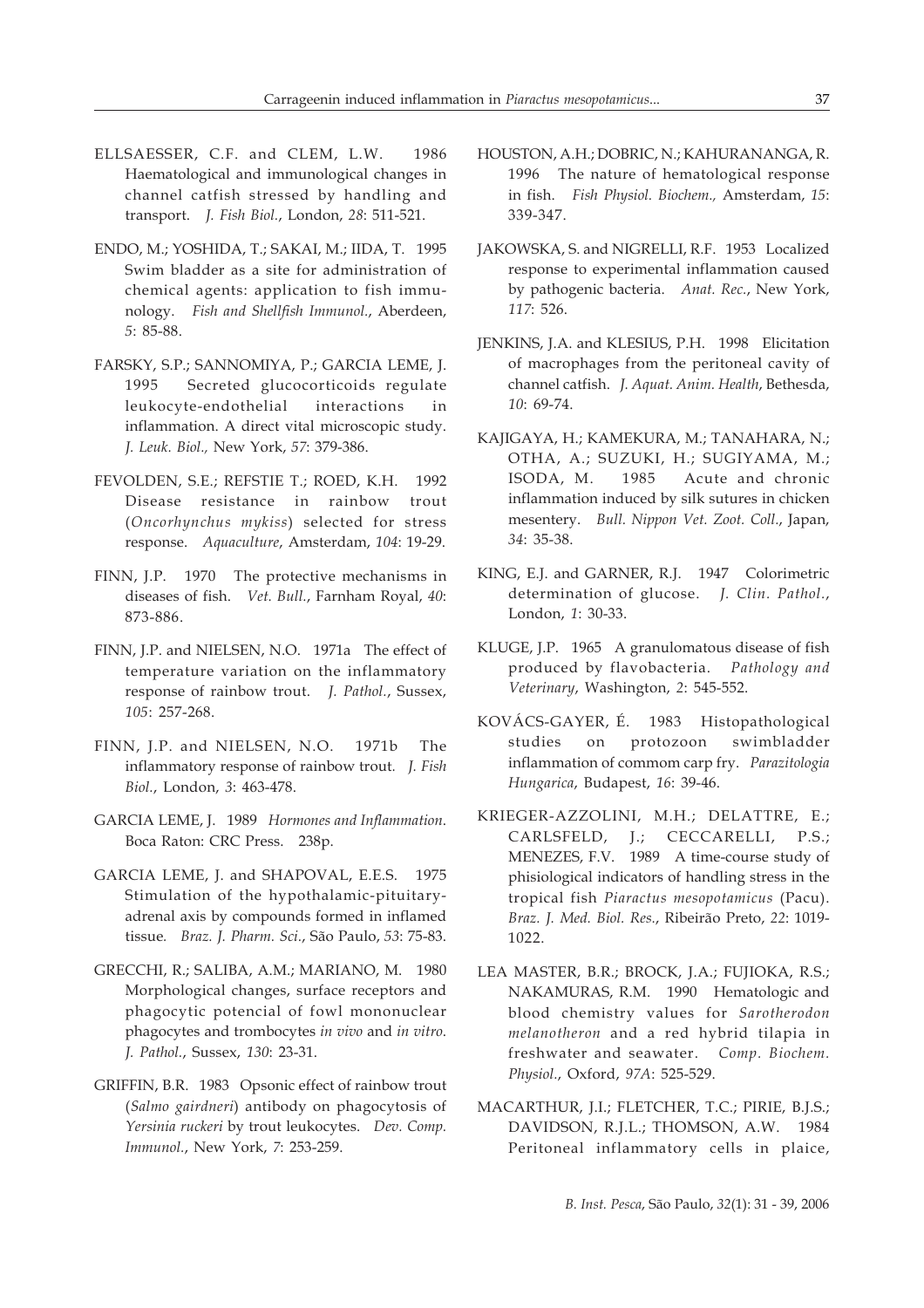*Pleuronectes platessa* L.: effects of stress and endotoxin. *J. Fish Biol.*, London, *25*: 69-81.

- MARTINS, M.L.; MORAES, F.R.; MORAES, J.R.E.; MALHEIROS, E.B. 2000 Falha na resposta do cortisol ao estresse por captura e por carragenina em *Piaractus mesopotamicus* Holmberg, 1887 (Osteichthyes: Characidae). *Acta Scientiarum*, Maringá, *22*: 545-552.
- MARTINS, M.L.; PILARSKY, F.; ONAKA, E.M.; NOMURA, D.T.; FENERICK Jr., J.; RIBEIRO, K.; MYIAZAKI, D.M.Y.; CASTRO, M.P.; MALHEIROS, E.B. 2004 Hematologia e resposta inflamatória aguda em *Oreochromis niloticus* (Osteichthyes: Cichlidae) submetida aos estímulos único e consecutivo de estresse de captura. *B. Inst. Pesca*, São Paulo, *30*(1): 71-80.
- MATUSHIMA, E.R. and MARIANO, M. 1996 Kinetics of the inflammatory reaction induced by carrageenin in the swimbladder of *Oreochromis niloticus* (Nile tilapia). *Braz. J. Vet. Res. Anim. Sci.*, São Paulo, *33*: 5-10.
- MAULE, A.G.; TRIPP, R.A.; KAATTARI, S.L.; SCHRECK, C.B. 1989 Stress alters immune function and disease resistance in chinook salmon (*Oncorhynchus tshawytscha*). *J. Endocrinol.*, Bristol, *120*: 135-142.
- MCCORMICK, S.D.; SHRIMPTOM, J.M.; CAREY, J.B.; O´DEA, M.F.; SLOAN, K.E.; MORIYAMA, S.; BJÖRNSSON, B.T. 1998 Repeated acute stress reduces growth rate of Atlantic samon parr and alters plasma levels of growth hormone, insulinlike growth factor 1 and cortisol. *Aquaculture*, Amsterdam, *168*: 221-235.
- MCDONALD, G. and MILLIGAN, L. 1997 Ionic, osmotic and acid-base regulation in stress. In: IWANA, G.W.; PICKERING, A.D.; SUMPTER, J.P.; SCHRECK, C.B. (Ed.). *Fish stress and health in aquaculture.* Cambridge: Unniversity Press. p.119-144.
- MESNILL, F. 1895 Sur le mode des resistance des vertebrades inferieures aux invasions microfiennes. *Ann. Inst. Pasteur*, Paris, *2*: 301-311.
- METCHNIKOFF, E. 1905 *Immunity in Infective Diseases*. Cambridge: University Press.
- MORAES, F.R. and GARCIA LEME, J. 1982 Endogenous corticosteroids and insulin in the acute inflammation. *Microv. Res.*, San Diego, *23*: 281-93.
- MORAES, F.R.; BECHARA, G.H.; MORAES, J.R.E. 1987 Effect of alloxan diabetes and adrenalectomy on carrageenin-induced pleurisy in the rat. *Braz. J. Med. Biol. Res.*, Ribeirão Preto, *20*: 47-53.
- MURRAY, S.A. 1984 Hematological study of the bluegill, *Lepomis macrochirus* Raf. *Comp. Biochem. Physiol.*, Oxford, *78A*: 787-791.
- NARNAWARE, Y.K. and BAKER, B.I. 1996 Evidence that cortisol may protect against the immediate effects of stress on circulating leukocytes in the trout. *Gen. Comp. Endocrinol.*, San Diego, *103*: 359-366.
- PAULSEN, S.M.; ENGSTAD, R.E.; ROBERTSEN, B. 2001 Enhanced lysozyme production in Atlantic salmon (*Salmo salar* L.) macrophages treated with yeast â-glucan and bacterial lipopolysaccharide. *Fish and Shellfish Immunol.*, Aberdeen, *11*: 23-37.
- POST, G. 1963 The imune response of rainbow trout to *Aeromonas hydrophila*. *Utah State Dep. Fish and Game*, Utah, *62-67*: 1-82.
- REZNIKOFF, P. and REZNIKOFF, D.G. 1934 Hematological studies in dogfish (*Mustelus canis*). *Biol. Bull. Maric. Biol. Lab. Woods Hole*, Massachussets, *66*: 115-123.
- ROSENFELD, G. 1947 Corante pancrômico para hematologia e citologia clínica. Nova combinação dos componentes do May-Grünwald e do Giemsa num só corante de emprego rápido. *Mem. Inst. Butantan*, São Paulo, *20*: 329-334.
- SMART, G.R. 1981 Aspects of water quality producing stress in intensive fish culture. In: PICKERING, A.D. (Ed.). *Stress and Fish.* London: Academic Press. p.277-293.
- STEEL, R.G.D. and TORREY, J.H. 1980 *Principles and Procedures of Statistics.* 2. ed. New York: McGraw Hill. 633p.
- SUZUKI, K. 1986 Morphological and phagocytic characteristics of peritoneal exudate cells in tilapia, *Oreochromis niloticus* (Trewavas), and